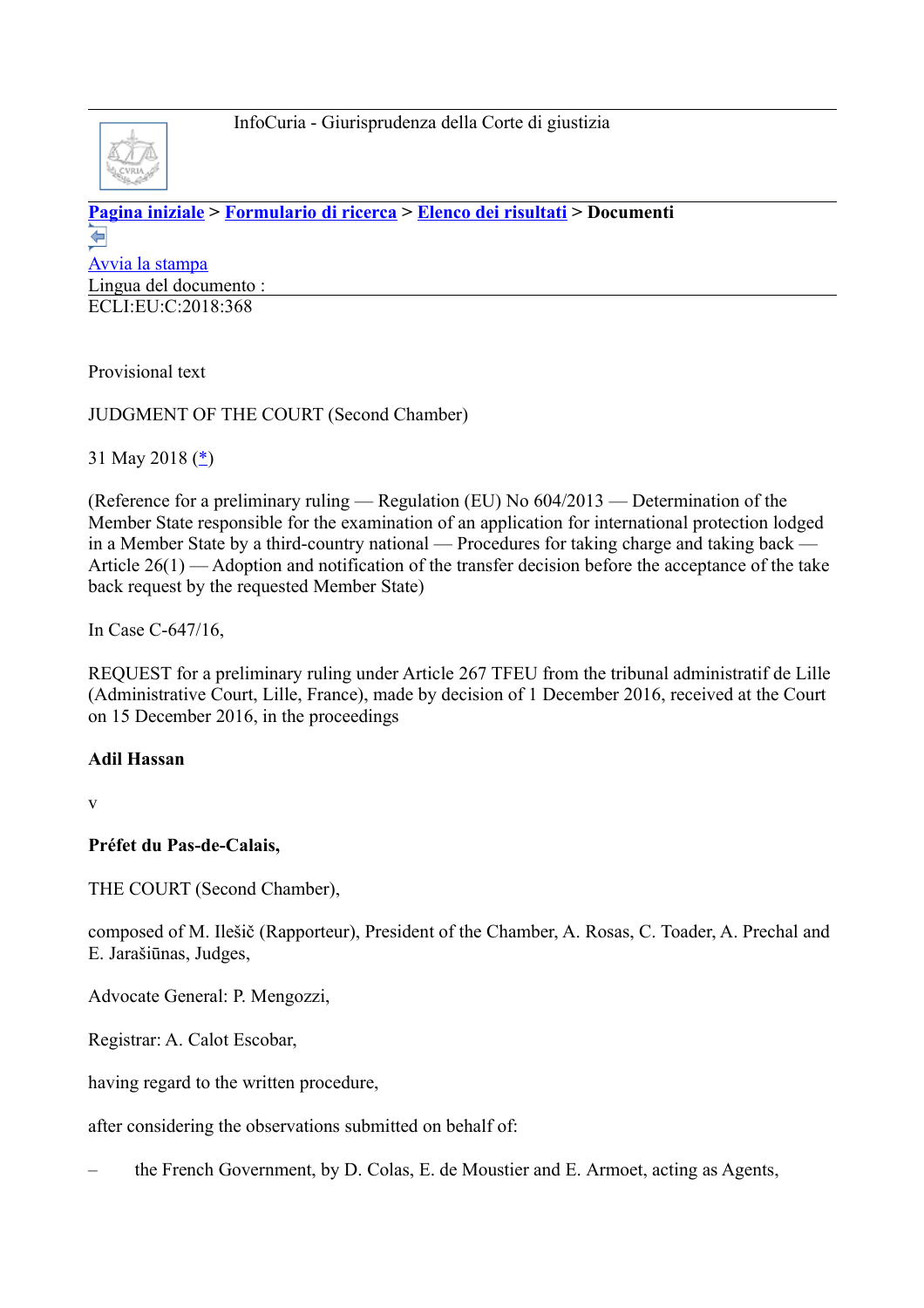- the Hungarian Government, by M.Z Fehér, acting as Agent,
- the European Commission, by M. Condou-Durande, acting as Agent,

after hearing the Opinion of the Advocate General at the sitting on 20 December 2017,

gives the following

#### **Judgment**

1 This request for a preliminary ruling concerns the interpretation of Article 26(1) of Regulation (EU) No 604/2013 of the European Parliament and of the Council of 26 June 2013 establishing the criteria and mechanisms for determining the Member State responsible for examining an application for international protection lodged in one of the Member States by a thirdcountry national or a stateless person (OJ 2013 L 180, p. 31) ('the Dublin III Regulation').

2 The request has been made in proceedings between Mr Adil Hassan, an Iraqi national, and the Prefect of Pas-de-Calais (Prefect de Pas-de-Calais, France) concerning the legality of the decision ordering his transfer to Germany.

### **Legal context**

#### **EU law**

### *Regulation (EU) No 603/2013*

3 Under recital 4 of Regulation (EU) No 603/2013 of the European Parliament and of the Council of 26 June 2013 on the establishment of 'Eurodac' for the comparison of fingerprints for the effective application of Regulation (EU) No 604/2013 establishing the criteria and mechanisms for determining the Member State responsible for examining an application for international protection lodged in one of the Member States by a third-country national or a stateless person and on requests for the comparison with Eurodac data by Member States' law enforcement authorities and Europol for law enforcement purposes, and amending Regulation (EU) No 1077/2011 establishing a European Agency for the operational management of large-scale IT systems in the area of freedom, security and justice (OJ 2013 L 180, p. 1):

'For the purposes of applying [the Dublin III Regulation], it is necessary to establish the identity of applicants for international protection and of persons apprehended in connection with the unlawful crossing of the external borders of the Union. It is also desirable, in order effectively to apply [the Dublin III Regulation], and in particular Article 18(1)(b) and (d) thereof, to allow each Member State to check whether a third-country national or stateless person found illegally staying on its territory has applied for international protection in another Member State.'

4 Article 1(1) of Regulation No 603/2013 provides:

'A system known as "Eurodac" is hereby established, the purpose of which shall be to assist in determining which Member State is to be responsible pursuant to Regulation (EU) No 604/2013 for examining an application for international protection lodged in a Member State by a third-country national or a stateless person, and otherwise to facilitate the application of Regulation (EU) No 604/2013 under the conditions set out in this Regulation.'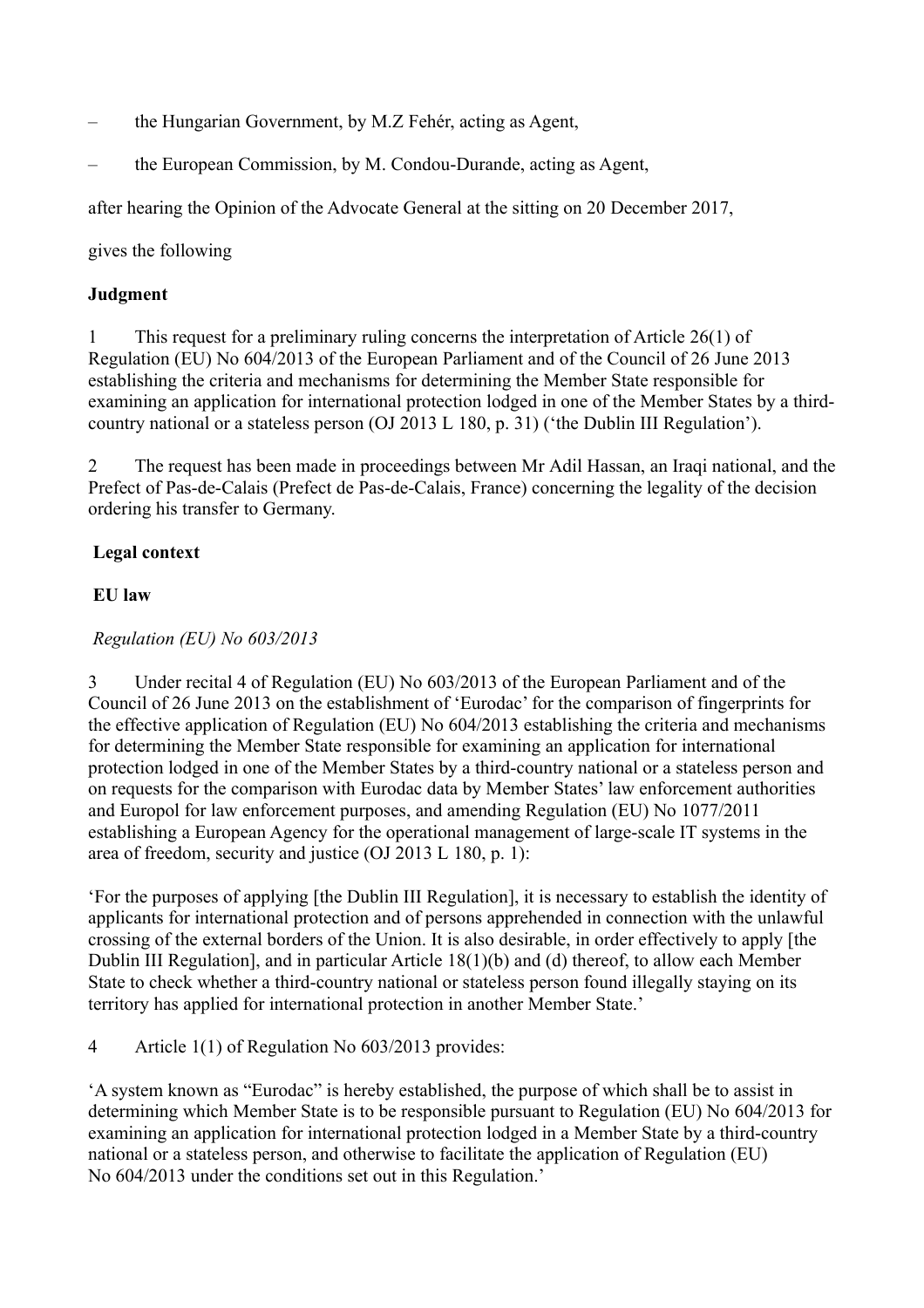5 Article 9(1) of Regulation No 603/2013 states:

'Each Member State shall promptly take the fingerprints of all fingers of every applicant for international protection of at least 14 years of age and shall, as soon as possible and no later than 72 hours after the lodging of his or her application for international protection, as defined by Article 20(2) of [the Dublin III Regulation], transmit them together with the data referred to in Article 11(b) to (g) of this Regulation to the Central System.'

### *The Dublin III Regulation*

6 Recitals 4, 5, 9 and 19 of the Dublin III Regulation state:

'(4) The Tampere conclusions [conclusions of the European Council, at its special meeting in Tampere on 15 and 16 October 1999] also stated that the [Common European Asylum System] should include, in the short term, a clear and workable method for determining the Member State responsible for the examination of an asylum application.

(5) Such a method should be based on objective, fair criteria both for the Member States and for the persons concerned. It should, in particular, make it possible to determine rapidly the Member State responsible, so as to guarantee effective access to the procedures for granting international protection and not to compromise the objective of the rapid processing of applications for international protection.

...

(9) In the light of the results of the evaluations undertaken on the implementation of the firstphase instruments, it is appropriate, at this stage, to confirm the principles underlying [Council Regulation (EC) No 343/2003 of 18 February 2003 establishing the criteria and mechanisms for determining the Member State responsible for examining an asylum application lodged in one of the Member States by a third-country national (OJ 2003 L 50, p. 1)], while making the necessary improvements, in the light of experience, to the effectiveness of the Dublin system and the protection granted to applicants under that system. ...

...

(19) In order to guarantee effective protection of the rights of the persons concerned, legal safeguards and the right to an effective remedy in respect of decisions regarding transfers to the Member State responsible should be established, in accordance, in particular, with Article 47 of the Charter of Fundamental Rights of the European Union. In order to ensure that international law is respected, an effective remedy against such decisions should cover both the examination of the application of this regulation and of the legal and factual situation in the Member State to which the applicant is transferred.'

7 Article 3 of the Dublin III Regulation, entitled 'Access to the procedure for examining an application for international protection', provides in paragraph 1:

'Member States shall examine any application for international protection by a third-country national or a stateless person who applies on the territory of any one of them, including at the border or in the transit zones. The application shall be examined by a single Member State, which shall be the one which the criteria set out in Chapter III indicate is responsible.'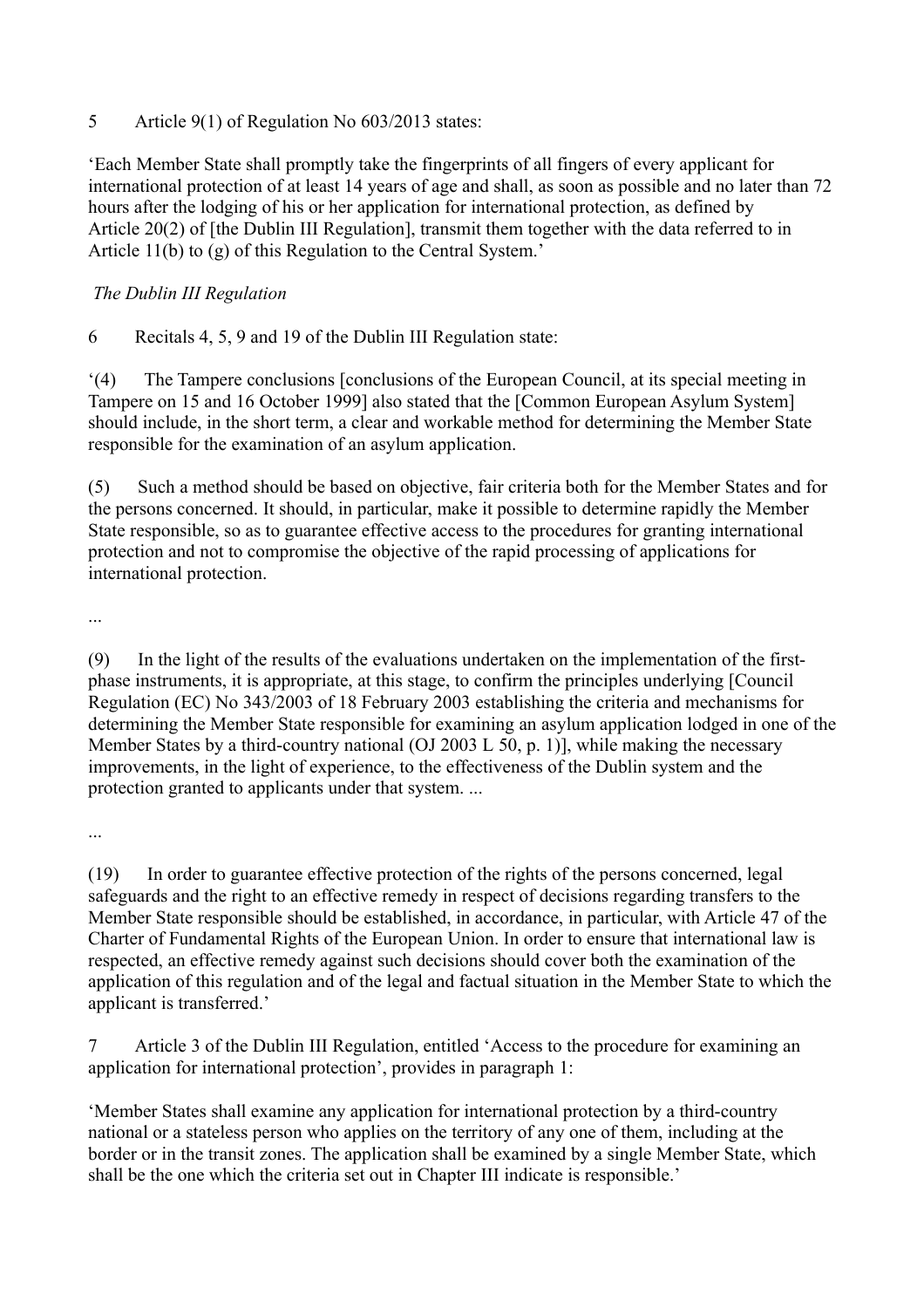8 Article 5 of that regulation states:

'1. In order to facilitate the process of determining the Member State responsible, the determining Member State shall conduct a personal interview with the applicant. ...

2. The personal interview may be omitted if:

...

(b) after having received the information referred to in Article 4, the applicant has already provided the information relevant to determine the Member State responsible by other means. The Member State omitting the interview shall give the applicant the opportunity to present all further information which is relevant to correctly determine the Member State responsible before a decision is taken to transfer the applicant to the Member State responsible pursuant to Article 26(1).

3. The personal interview shall take place in a timely manner and, in any event, before any decision is taken to transfer the applicant to the Member State responsible pursuant to Article 26(1).

 $\cdot$ ...'

9 Article 18 of that regulation, entitled 'Obligations of the Member State responsible', provides in paragraph 1:

'The Member State responsible under this Regulation shall be obliged to:

(a) take charge, under the conditions laid down in Articles 21, 22 and 29, of an applicant who has lodged an application in a different Member State;

(b) take back, under the conditions laid down in Articles 23, 24, 25 and 29, an applicant whose application is under examination and who made an application in another Member State or who is on the territory of another Member State without a residence document;

(c) take back, under the conditions laid down in Articles 23, 24, 25 and 29, a third-country national or a stateless person who has withdrawn the application under examination and made an application in another Member State or who is on the territory of another Member State without a residence document;

(d) take back, under the conditions laid down in Articles 23, 24, 25 and 29, a third-country national or a stateless person whose application has been rejected and who made an application in another Member State or who is on the territory of another Member State without a residence document.'

10 Article 19 of the Dublin III Regulation provides:

'1. Where a Member State issues a residence document to the applicant, the obligations specified in Article 18(1) shall be transferred to that Member State.

2. The obligations specified in Article 18(1) shall cease where the Member State responsible can establish, when requested to take charge or take back an applicant or another person as referred to in Article 18(1)(c) or (d), that the person concerned has left the territory of the Member States for at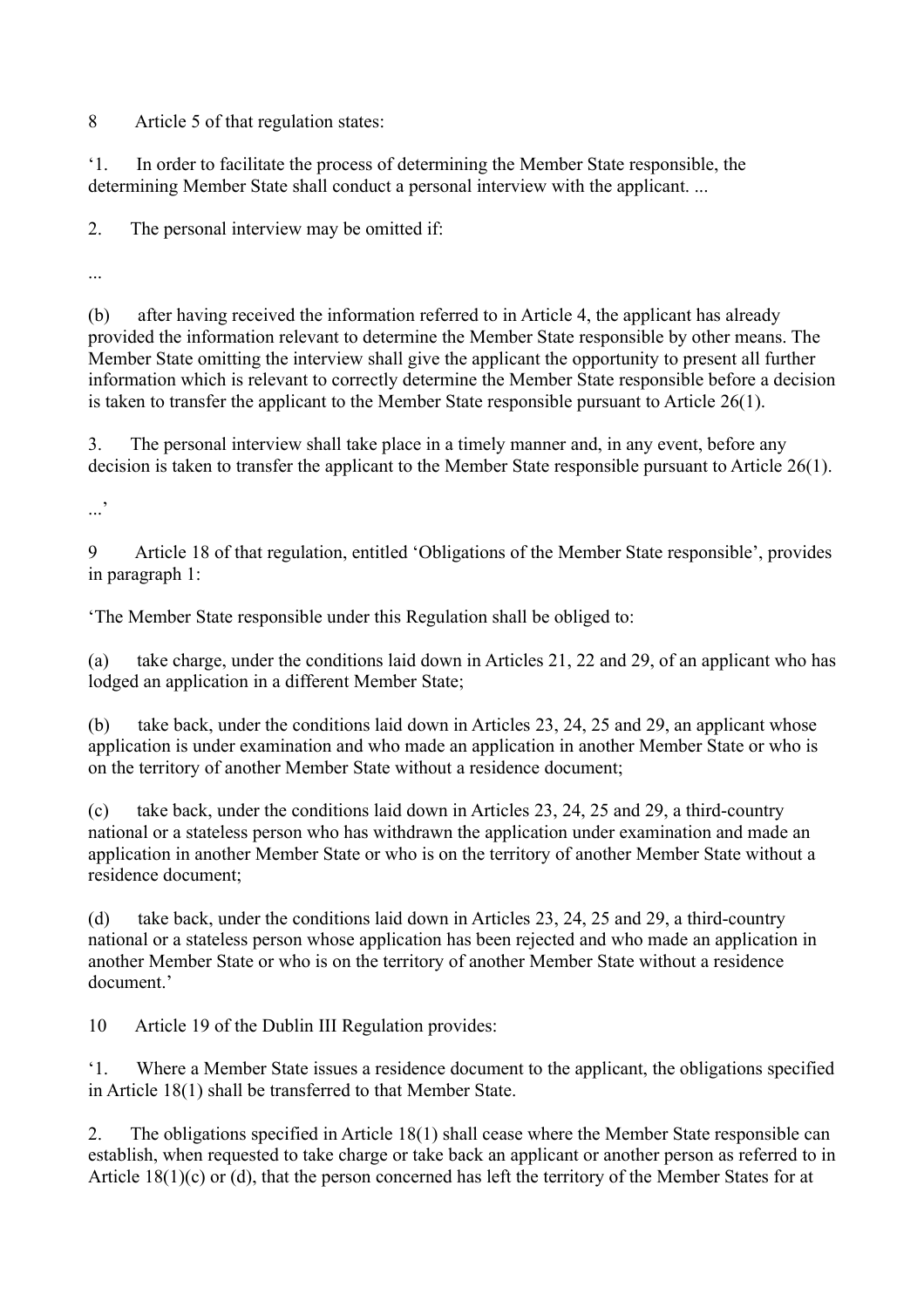least three months, unless the person concerned is in possession of a valid residence document issued by the Member State responsible.

...

3. The obligations specified in Article 18(1)(c) and (d) shall cease where the Member State responsible can establish, when requested to take back an applicant or another person as referred to in Article 18(1)(c) or (d), that the person concerned has left the territory of the Member States in compliance with a return decision or removal order issued following the withdrawal or rejection of the application.

... '

11 According to the first subparagraph of Article 21(1) of that regulation:

'Where a Member State with which an application for international protection has been lodged considers that another Member State is responsible for examining the application, it may, as quickly as possible and in any event within three months of the date on which the application was lodged within the meaning of Article 20(2), request that other Member State to take charge of the applicant.'

12 Article 22 of the regulation provides:

'1. The requested Member State shall make the necessary checks, and shall give a decision on the request to take charge of an applicant within two months of receipt of the request.

...

...

7. Failure to act within the two-month period mentioned in paragraph 1 and the one-month period mentioned in paragraph 6 shall be tantamount to accepting the request, and entail the obligation to take charge of the person, including the obligation to provide for proper arrangements for arrival<sup>'</sup>

13 Under Article 24 of that regulation:

'1. Where a Member State on whose territory a person as referred to in Article 18(1)(b), (c) or (d) is staying without a residence document and with which no new application for international protection has been lodged considers that another Member State is responsible in accordance with Article 20(5) and Article 18(1)(b), (c) or (d), it may request that other Member State to take back that person.

2. By way of derogation from Article 6(2) of Directive 2008/115/EC of the European Parliament and of the Council of 16 December 2008 on common standards and procedures in Member States for returning illegally staying third-country nationals [(OJ 2008 L 348, p. 98)], where a Member State on whose territory a person is staying without a residence document decides to search the Eurodac system ..., the request to take back a person as referred to in Article 18(1)(b) or (c) of this Regulation, or a person as referred to in its Article 18(1)(d) whose application for international protection has not been rejected by a final decision, shall be made as quickly as possible and in any event within two months of receipt of the Eurodac hit ...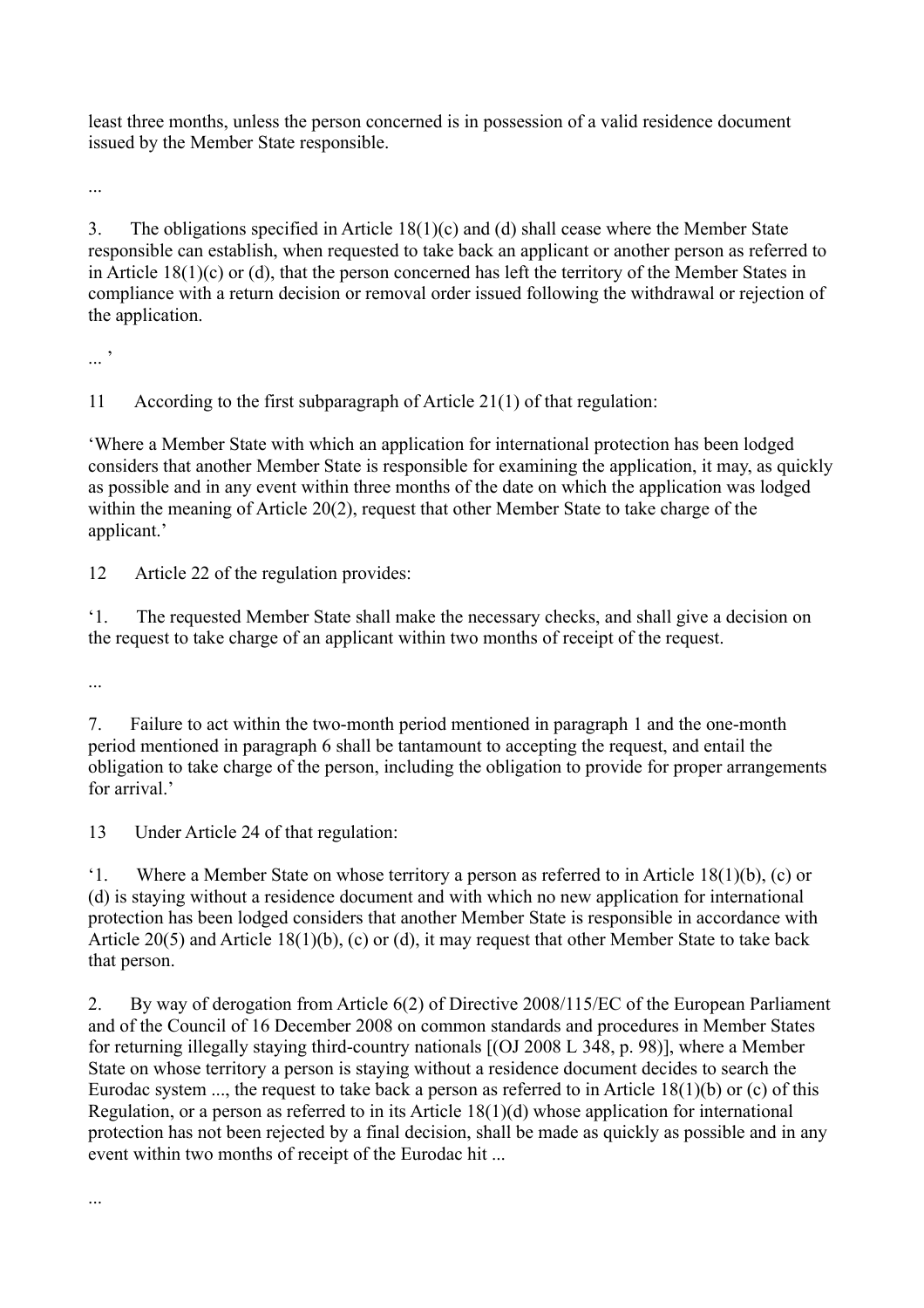5. The request for the person referred to in Article 18(1)(b), (c) or (d) to be taken back shall be made using a standard form and shall include proof or circumstantial evidence as described in the two lists mentioned in Article 22(3) and/or relevant elements from the person's statements, enabling the authorities of the requested Member State to check whether it is responsible on the basis of the criteria laid down in this Regulation.

...'

14 Article 25 of the Dublin III Regulation provides:

'1. The requested Member State shall make the necessary checks and shall give a decision on the request to take back the person concerned as quickly as possible and in any event no later than one month from the date on which the request was received. When the request is based on data obtained from the Eurodac system, that time limit shall be reduced to two weeks.

2. Failure to act within the one month period or the two weeks period mentioned in paragraph 1 shall be tantamount to accepting the request, and shall entail the obligation to take back the person concerned, including the obligation to provide for proper arrangements for arrival.'

15 Article 26 of that regulation, entitled 'Notification of a transfer decision', states:

'1. Where the requested Member State accepts to take charge of or to take back an applicant or other person as referred to in Article 18(1)(c) or (d), the requesting Member State shall notify the person concerned of the decision to transfer him or her to the Member State responsible and, where applicable, of not examining his or her application for international protection. ...

2. The decision referred to in paragraph 1 shall contain information on the legal remedies available, including on the right to apply for suspensive effect, where applicable, and on the time limits applicable for seeking such remedies and for carrying out the transfer, and shall, if necessary, contain information on the place where, and the date on which, the person concerned should appear, if that person is travelling to the Member State responsible by his or her own means.

... '

16 Article 27 of that regulation, entitled 'Remedies', is worded as follows:

'1. The applicant or another person as referred to in Article  $18(1)(c)$  or (d) shall have the right to an effective remedy, in the form of an appeal or a review, in fact and in law, against a transfer decision, before a court or tribunal.

2. Member States shall provide for a reasonable period of time within which the person concerned may exercise his or her right to an effective remedy pursuant to paragraph 1.

3. For the purposes of appeals against, or reviews of, transfer decisions, Member States shall provide in their national law that:

(a) the appeal or review confers upon the person concerned the right to remain in the Member State concerned pending the outcome of the appeal or review; or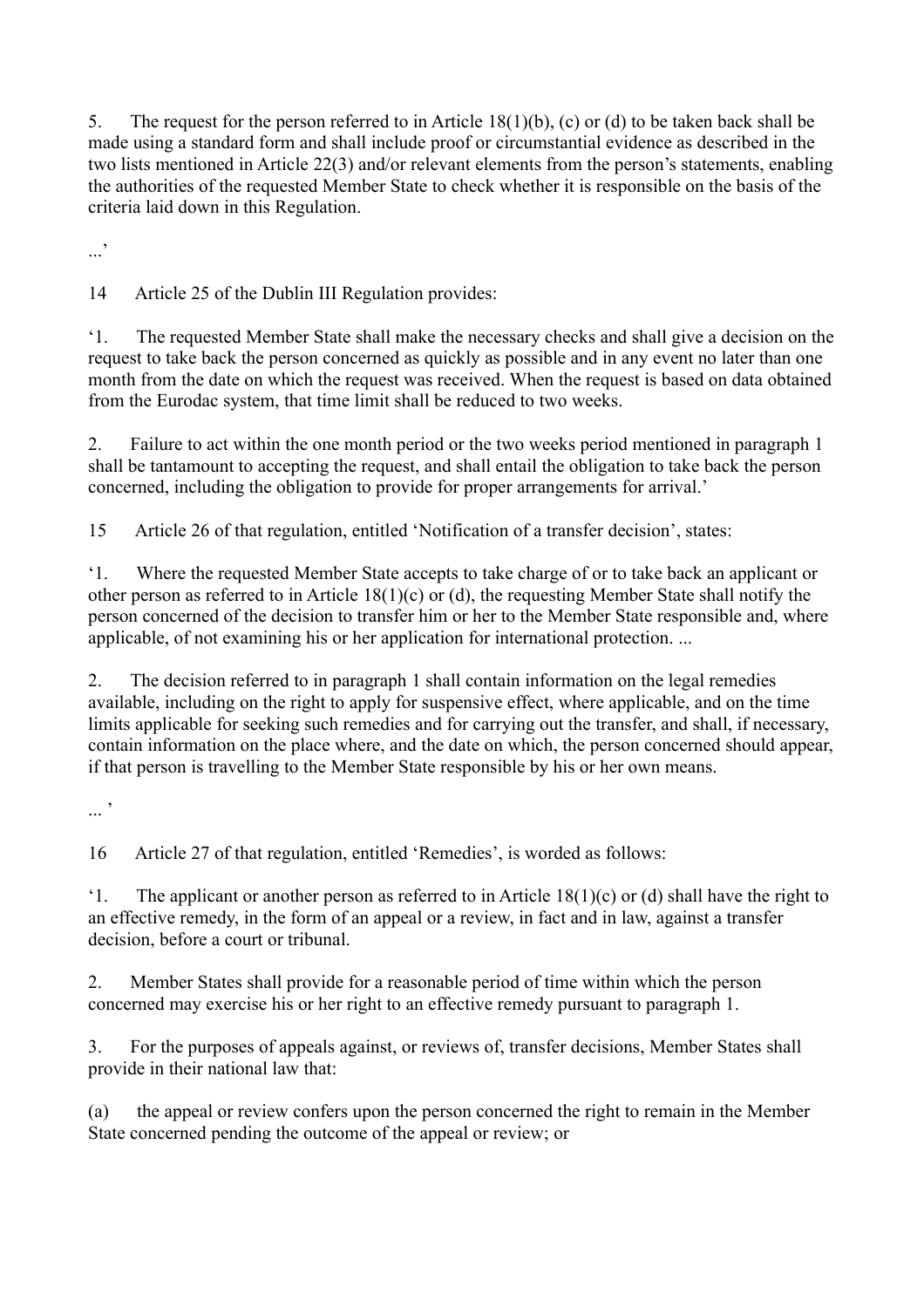(b) the transfer is automatically suspended and such suspension lapses after a certain reasonable period of time, during which a court or a tribunal, after a close and rigorous scrutiny, shall have taken a decision whether to grant suspensive effect to an appeal or review; or

(c) the person concerned has the opportunity to request within a reasonable period of time a court or tribunal to suspend the implementation of the transfer decision pending the outcome of his or her appeal or review. Member States shall ensure that an effective remedy is in place by suspending the transfer until the decision on the first suspension request is taken. ...

4. Member States may provide that the competent authorities may decide, acting *ex officio*, to suspend the implementation of the transfer decision pending the outcome of the appeal or review.

...'

17 Article 28 of that regulation, entitled 'Detention', states:

'1. Member States shall not hold a person in detention for the sole reason that he or she is subject to the procedure established by this Regulation.

2. When there is a significant risk of absconding, Member States may detain the person concerned in order to secure transfer procedures in accordance with this Regulation, on the basis of an individual assessment and only in so far as detention is proportional and other less coercive alternative measures cannot be applied effectively.

3. Detention shall be for as short a period as possible and shall be for no longer than the time reasonably necessary to fulfil the required administrative procedures with due diligence until the transfer under this Regulation is carried out.

Where a person is detained pursuant to this Article, the period for submitting a take charge or take back request shall not exceed one month from the lodging of the application. The Member State carrying out the procedure in accordance with this Regulation shall ask for an urgent reply in such cases. Such reply shall be given within two weeks of receipt of the request. Failure to reply within the two-week period shall be tantamount to accepting the request and shall entail the obligation to take charge or take back the person, including the obligation to provide for proper arrangements for arrival.

 $\cdot$ ...

18 Article 29(1) and (2) of the Dublin III Regulation provides:

'1. The transfer of the applicant or of another person as referred to in Article 18(1)(c) or (d) from the requesting Member State to the Member State responsible shall be carried out in accordance with the national law of the requesting Member State, after consultation between the Member States concerned, as soon as practically possible, and at the latest within six months of acceptance of the request by another Member State to take charge or to take back the person concerned or of the final decision on an appeal or review where there is a suspensive effect in accordance with Article 27(3).

...

2. Where the transfer does not take place within the six months' time limit, the Member State responsible shall be relieved of its obligations to take charge or to take back the person concerned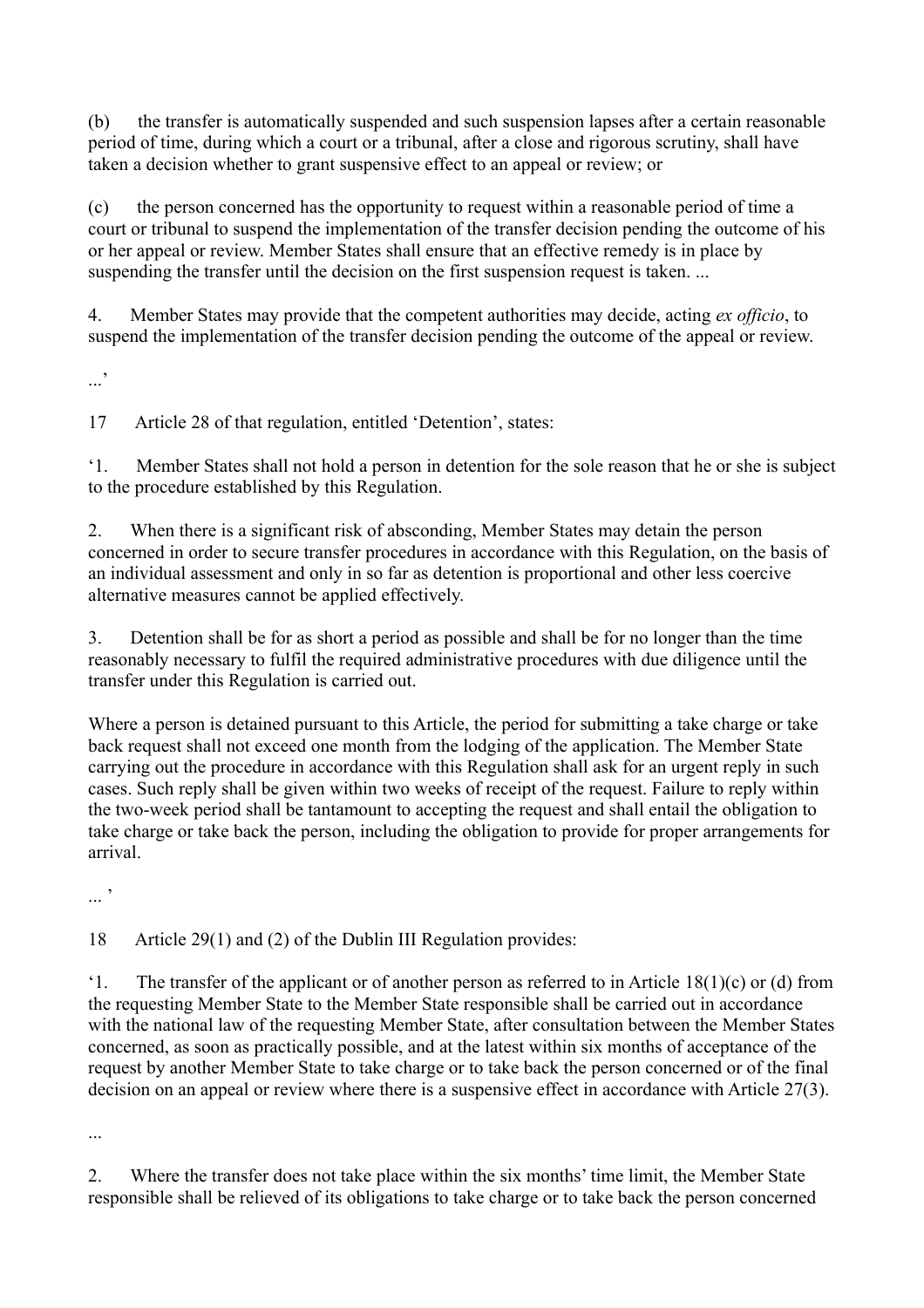and responsibility shall then be transferred to the requesting Member State. This time limit may be extended up to a maximum of one year if the transfer could not be carried out due to imprisonment of the person concerned or up to a maximum of eighteen months if the person concerned absconds.'

# *Regulation (EC) No 1560/2003*

19 Article 4 of Commission Regulation (EC) No 1560/2003 of 2 September 2003 laying down detailed rules for the application of Council Regulation (EC) No 343/2003 establishing the criteria and mechanisms for determining the Member State responsible for examining an asylum application lodged in one of the Member States by a third-country national (OJ 2003 L 222, p. 3) ('the Implementing Regulation'), entitled 'Processing of requests for taking back', provides:

'Where a request for taking back is based on data supplied by the Eurodac Central Unit and checked by the requesting Member State ... the requested Member State shall acknowledge its responsibility unless the checks carried out reveal that its obligations have ceased under the second subparagraph of Article [20(5) or Article 19(1)(2) or (3) of the Dublin III Regulation]. The fact that obligations have ceased on the basis of those provisions may be relied on only on the basis of material evidence or substantiated and verifiable statements by the asylum seeker.'

20 In accordance with Article 6 of the Implementing Regulation, entitled 'Positive reply':

'Where the Member State accepts responsibility, the reply shall say so, specifying the provision of [the Dublin III Regulation] that is taken as a basis, and shall include practical details regarding the subsequent transfer, such as contact particulars of the department or person to be contacted.'

# **French law**

21 The first paragraph of point III of Article L. 512-1 of the Code de l'entrée et du séjour des étrangers et du droit d'asile (Code on the entry and residence of foreign nationals and the right to asylum; 'Ceseda'), in the version in force at the material time, states:

'A foreign national who is detained pursuant to Article L. 551-1 may apply to the President of the administrative court for annulment of the decision requiring him to leave French territory, the decision refusing a period for voluntary departure, the decision on the destination country and the decision prohibiting return to French territory or movement on French territory which, depending on the circumstances, may accompany such detention, within 48 hours of their notification, when such decisions are notified with the detention order. ... '

22 The first paragraph of Article L.551-1 is worded as follows:

'In the situations provided for in paragraphs 1 to 7 of part I of Article L. 561-2, a foreign national who does not provide effective guarantees against the risk referred to in paragraph 3 of part II of Article L. 511-1 may be detained by the administrative authority... for a 48-hour period.'

23 Point I of Article L. 561-2 of that code provides:

'The administrative authority may take a decision to place a foreign national who cannot immediately leave French territory under house arrest, although it remains reasonable to remove him, where that foreign national: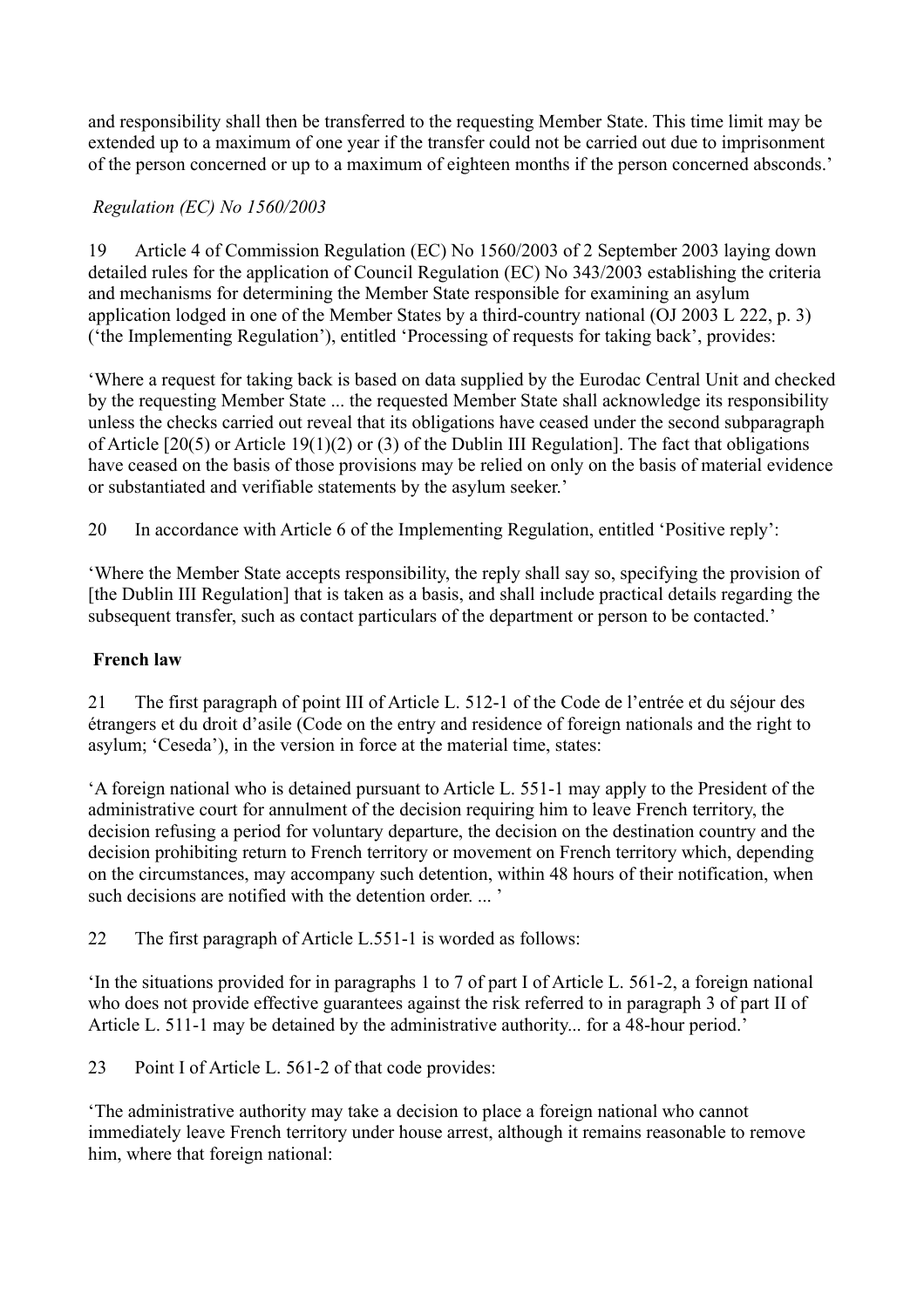1. Must be returned to the competent authorities of a Member State of the European Union ... or made the subject of a transfer decision under Article L. 742-3;

...

7. Having been made subject to a decision to place him under house arrest under paragraphs 1 to 6 of this article or a decision to place him in administrative detention ..., has not complied with the expulsion measure against him or, having complied with that measure, has returned to France although that measure is still enforceable.

 $\cdot$ ...

24 The first paragraph of Article L. 742-1 of Ceseda, contained in Chapter II, entitled 'Procedure for determining the State responsible for examining the application for asylum', of Book VII of that code, headed 'The right to asylum', provides:

'Where the administrative authority takes the view that the examination of an asylum application falls within the competence of another State to which it intends to make a request, the foreign national is entitled to remain on French territory until the end of the procedure for determining the State responsible for examining his application and, where relevant, until his actual transfer to that State....<sup>'</sup>

25 Article L. 742-3 of that code states:

'Subject to the second paragraph of Article L. 742-1, the foreign national the examination of whose application for asylum is the responsibility of another State may be transferred to the State responsible for that examination.

Any decision to transfer shall be made by reasoned written decision taken by the administrative authority.

That decision shall be notified to the person concerned. It shall mention the remedies available and the periods within which these may be exercised, as well as the right to inform, or to have informed, that person's consulate, an adviser or any person of his choice. ...'

26 Point I of Article L. 742-4 of Ceseda provides:

'A foreign national who is the subject of a transfer decision under Article L. 742-3 may, within 15 days following notification of that decision, make a request for the annulment of that decision to the President of the administrative court.

The President or a judge designated by him for that purpose ... shall take a decision within 15 days from the making of that request.

...'

27 Article L. 742-5 of the code is worded as follows:

'Articles L. 551-1 and L. 561-2 are applicable to a foreign national who is the subject of a transfer decision from the time of the notification of that decision.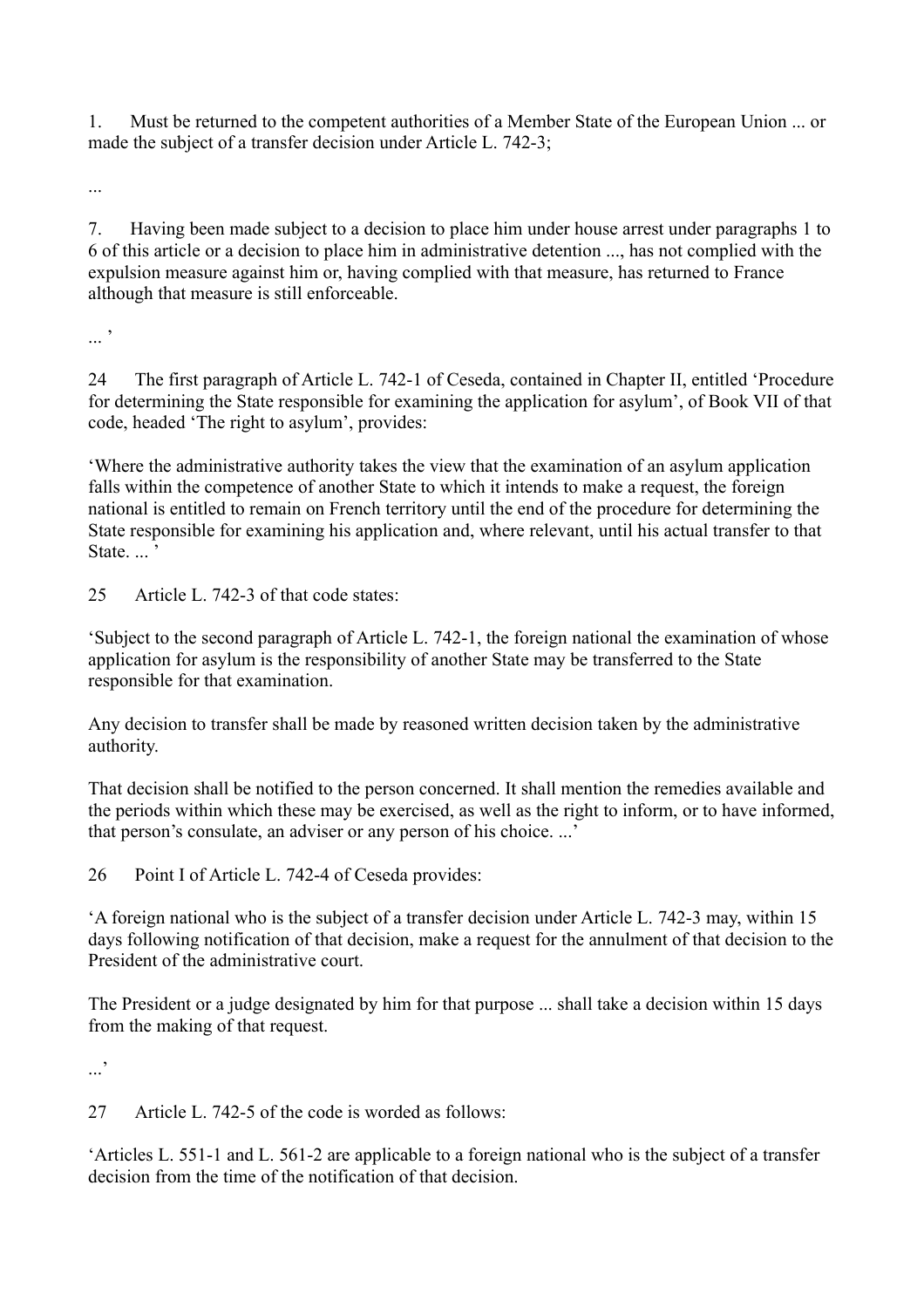The transfer decision may not be implemented automatically or before the expiry of a 15-day period or, if a decision to place the person in detention pursuant to Article L. 551-1 or to place him under house arrest pursuant to Articles L. 561-2 was notified with the transfer decision, before the expiry of a 48-hour period or before the administrative court has taken a decision, if a request has been made to it.

# **The dispute in the main proceedings and the question referred for a preliminary ruling**

28 Mr Adil Hassan was arrested on 26 November 2016 by the services of the Police de l'air et des frontières du Pas-de-Calais (Pas-de-Calais Air and Border Police, France) in the restricted access area of the Port of Calais ferry terminal (France). A search in the Eurodac system conducted by those services showed that fingerprints had been taken by the German authorities on 7 November and 14 December 2015 and that he had applied, at that time, for international protection in Germany, without, however, making any such application in France.

29 On the day on which the arrest and consultation of the Eurodac system took place, the Prefect of the Pas-de-Calais sent a request to the German authorities to take back Mr Hassan and decided at the same time to transfer him to Germany and place him in administrative detention. That decision was notified to Mr Hassan on the same date.

30 Mr Hassan challenged the administrative detention measure before the juge des libertés et de la détention (judge responsible for matters relating to liberty and detention) at the tribunal de grande instance de Lille (Regional Court, Lille, France) on the basis of Article L. 512-1, point III, of Ceseda. By decision of 29 November 2016, that court ordered the lifting of that measure.

31 Mr Hassan also lodged an appeal with suspensive effect before the tribunal administratif de Lille (Administrative Court, Lille, France) against the decision of 26 November 2016, in so far as it ordered his transfer to Germany.

32 In that appeal, Mr Hassan argues, inter alia, that the transfer decision infringes Article 26 of the Dublin III Regulation, since it was taken and notified to him before the requested Member State, in this case the Federal Republic of Germany, had explicitly or implicitly responded to the French authorities' take back request.

33 The Prefect of the Pas-de-Calais, for his part, contends that neither Article 26 nor any provision of national law precludes him from taking a transfer decision as soon as detention takes place and from notifying that decision to the person concerned, who has available to him the remedies provided for in Article 27 of the Dublin III Regulation against that decision. He argues that, under national law, he was even required, before detaining Mr Hassan, to take a prior transfer decision, without waiting for the reply from the requested Member State. In any event, the transfer cannot be carried out until the requested Member State has agreed to take back the person concerned.

34 In that regard, the referring court observes that the Prefect of the Pas-de-Calais was not obliged to take the transfer decision in order to be able to place Mr Hassan in administrative detention, since such detention is provided for in Article 28 of the Dublin III Regulation, which is directly applicable. That court acknowledges, however, that the national law on which the Prefect relied in order to adopt that transfer decision does not prevent the adoption of such a decision at the same time as the decision relating to detention. It, therefore, questions whether such an administrative practice is compatible with Article 26 of the Dublin III Regulation.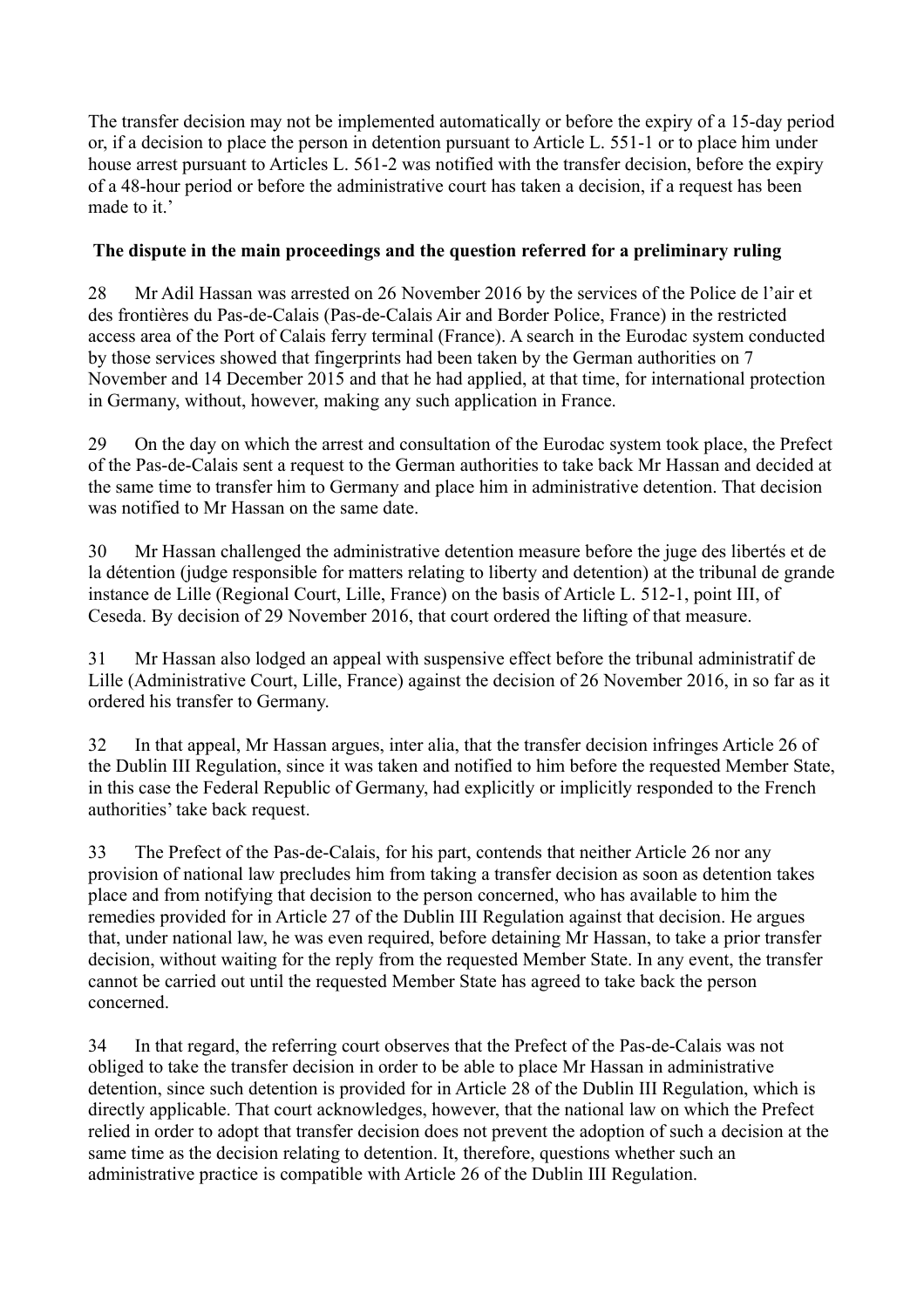35 The referring court points out that the national courts are divided on this matter, explaining that some administrative courts take the view that a transfer decision may be taken and notified to the person concerned before receipt of the reply from the requested Member State, while other courts consider that the requesting Member State must wait for the outcome of the procedure for determining the Member State responsible, as provided for in Articles 20 to 25 of the Dublin III Regulation, before taking and notifying such a decision.

36 The referring court, for its part, takes the view, that both the literal reading of the various language versions of Article 26 of the Dublin III Regulation and the teleological interpretation of that provision, and of those in the context in which it fits, tend to favour the second interpretation, which is confirmed, moreover, by the drafting history of the Dublin III Regulation.

37 That court states, however, that the adoption and notification of a transfer decision before the reply from the requested Member State does not prevent the person concerned from effectively challenging that decision before the court with jurisdiction by way of an appeal having suspensive effect, in accordance with Article 27 of the Dublin III Regulation. If it were to transpire that the requested Member State is not responsible on the basis of the criteria set by the regulation, the transfer decision could then be annulled.

38 In those circumstances, the Tribunal administratif de Lille (Administrative Court, Lille) decided to stay the proceedings and to refer the following question to the Court:

'Do the provisions of Article 26 of the [Dublin III Regulation] preclude the competent authorities of the Member State which has submitted, to another Member State which it, by application of the criteria set out in [that] regulation, considers to be the State responsible, a request to take charge or take back a third-country national or a stateless person who has submitted an application for international protection in respect of which a final decision has not yet been taken, or another person referred to in Article 18(1)(c) or (d) of [that] regulation, from taking a transfer decision and notifying it to the person concerned before the requested State has accepted that request to take charge or to take the person back?'

## **Consideration of the question referred**

39 By its question, the referring court asks, in essence, whether Article 26(1) of the Dublin III Regulation must be interpreted as precluding a Member State which has submitted, to another Member State which it considers responsible for the examination of an application for international protection pursuant to the criteria laid down in that regulation, a request to take charge or take back a person referred to in Article 18(1) of that regulation, from adopting a transfer decision and notifying it to that person before the requested Member State has given its explicit or implicit agreement to that request.

40 In accordance with the settled case-law of the Court, in interpreting a provision of EU law it is necessary to consider its wording, its origin, its context and the objectives pursued by the legislation of which it forms part (see, to that effect, judgments of 20 December 2017, *Acacia and D'Amato*, C-397/16 and C-435/16, EU:C:2017:992, paragraph 31, and of 17 April 2018, *Egenberger*, C-414/16, EU:C:2018:257, paragraph 44 and the case-law cited).

41 In that regard, so far as concerns, first of all, the wording of Article 26(1) of the Dublin III Regulation, that provision states that, where the requested Member State accepts to take charge of or to take back an applicant or other person referred to in Article  $18(1)(c)$  or (d), the requesting Member State is to notify the person concerned of the decision to transfer him to the Member State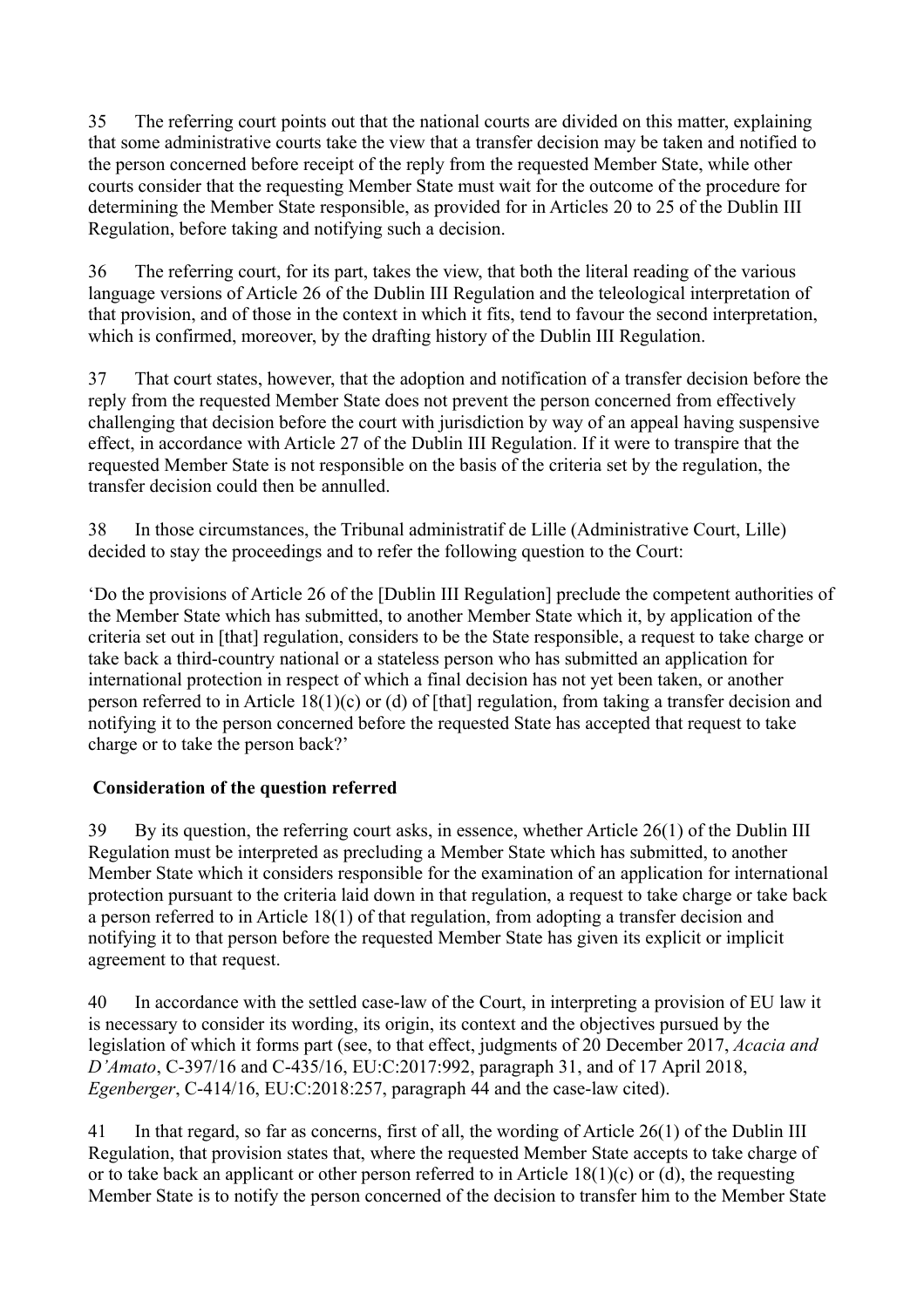responsible and, where applicable, of the decision not to examine his application for international protection.

42 It therefore follows from the actual wording of Article 26(1) of the Dublin III Regulation, and that, as the Advocate General has also stated in point 35 of his Opinion, in practically all of its language versions, that the notification of a transfer decision to the person concerned may take place only if, and therefore after, the requested Member State has agreed to the request to take charge or take back, or, where appropriate, after the expiry of the period within which the requested Member State must reply to that request, failure to act, in accordance with Article 22(7) and Article 25(2) of the Dublin III Regulation, being tantamount to acceptance of such a request.

43 The wording of Article 26(1) of the Dublin III Regulation thus makes it clear that the EU legislature established a specific procedural order between acceptance of the request to take charge or take back by the requested State and the notification of the transfer decision to the person concerned.

44 Next, as regards the legislative history of Article 26(1), it should be observed, as noted by the Advocate General in point 36 of his Opinion, that the proposal for a regulation of the European Parliament and of the Council establishing the criteria and mechanisms for determining the Member State responsible for examining an application for international protection lodged in one of the Member States by a third-country national or a stateless person (COM/2008/0820 final), concerning the recasting of Regulation No 343/2003, which led to the adoption of the Dublin III Regulation, stated that it was necessary to further specify the procedure for notifying the transfer decision to the person concerned, in order to ensure a more effective right to seek a remedy against that decision.

45 As is apparent from the explanatory memorandum to that proposal for a regulation, such specifications were to focus, in particular, on the time, form and content of the notification of transfer decisions. However, Article 25(1) of that proposal, now Article 26(1) of the Dublin III Regulation, which contained those specifications, did not, in the course of the legislative procedure, undergo any substantial change in that regard.

46 Therefore, it follows from the actual wording of Article 26(1) of the Dublin III Regulation, read in the light of the history of that provision, that a transfer decision may be notified to the person concerned only after the requested Member State has, implicitly or explicitly, agreed to take charge of that person or to take him back (see, to that effect, judgment of 26 July 2017, *A.S.*, C-490/16, EU:C:2017:585, paragraph 33).

47 The general scheme of the Dublin III Regulation supports that interpretation.

48 In that regard, it should be noted that Article 26(1) of the Dublin III Regulation forms part of Chapter VI of that regulation, entitled 'Procedures for taking charge and taking back', which contains provisions specifying the successive stages of those procedures and a series of mandatory time limits which contribute to determining the Member State responsible for the examination of an application for international protection (see, to that effect, judgment of 25 October 2017, *Shiri*, C-201/16, EU:C:2017:805, paragraph 39 and the case-law cited).

49 Those take charge and take back procedures must necessarily be carried out in accordance with the rules laid down in, inter alia, Chapter VI of that regulation (see, to that effect, judgment of 26 July 2017, *Mengesteab*, C-670/16, EU:C:2017:587, paragraph 49 and the case-law cited).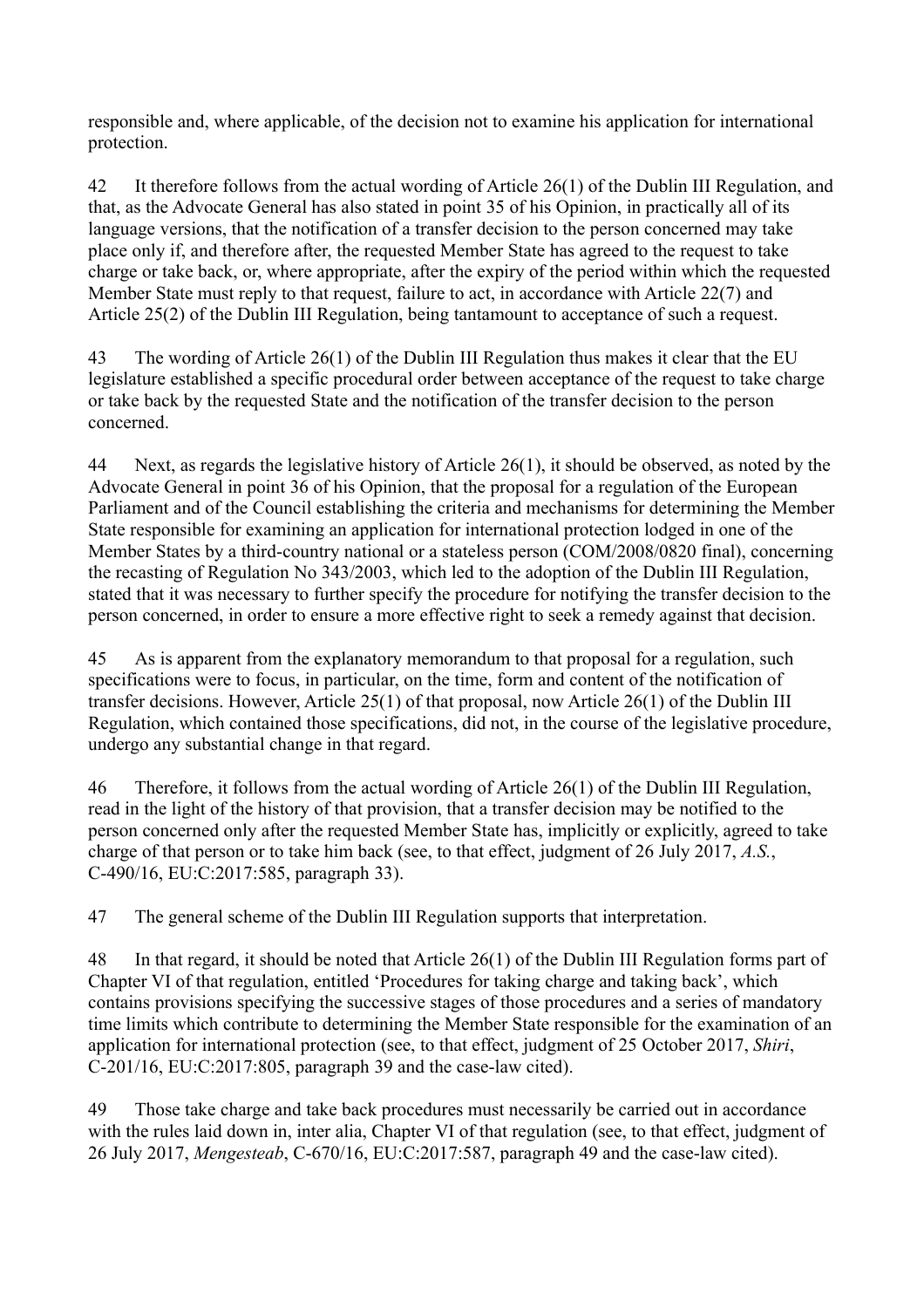50 Thus, it is apparent from Sections II and III of Chapter VI of the Dublin III Regulation, concerning procedures relating to requests for taking charge and taking back, first of all, that the requesting Member State may call upon another Member State, as appropriate, to take charge or take back the person concerned, in accordance with the provisions of Article 21(1), Article 23(1) and Article 24(1), respectively, of that regulation.

51 Secondly, it is for the requested Member State to carry out, in accordance with Article 22(1) or Article 25(1) of the Dublin III Regulation, as appropriate, the necessary checks to determine whether it is responsible for examining the application for international protection in accordance with the criteria set out in Chapter III of that regulation and, therefore, for giving a decision on the request to take charge or take back, within the time limits laid down in those provisions.

52 Therefore, it is only once the requested Member State has carried out those checks that it may give a decision on the request to take charge or take back and reply to the requesting Member State. In that regard, a favourable reply implies agreement in principle to the transfer of the person concerned, agreement which is generally followed by the enforcement of the transfer, in accordance with the provisions of Article 29 of the Dublin III Regulation (see, to that effect, judgment of 26 July 2017, *A.S.*, C-490/16, EU:C:2017:585, paragraph 50).

53 Article 26(1) of the Dublin III Regulation, which, together with Article 27 of that regulation, concerning remedies, features in Section IV, entitled 'Procedural safeguards', of Chapter VI of that regulation, is thus intended, by obliging the requesting Member State to notify the person concerned of the transfer decision, to strengthen the protection of that person's rights by ensuring that he is, in the case where the transfer is in principle accepted between the Member States involved in the procedure to take back or take charge, fully informed of all the reasons underpinning that decision so as to enable him, if appropriate, to challenge that decision before the court with jurisdiction and to request that its enforcement be suspended.

54 The general scheme of the Dublin III Regulation therefore also favours an interpretation of Article 26(1) of that regulation in accordance with which a transfer decision may be notified to the person concerned only after the requested Member State has agreed to take charge of that person or to take him back.

55 The same is true of the objective of the Dublin III Regulation, contrary to the view apparently taken by the European Commission.

56 In that regard, it should be recalled at the outset that the Dublin III Regulation has the objective, according to the Court's settled case-law, of establishing a clear and workable method based on objective and fair criteria both for the Member States and for the persons concerned for the purpose of determining rapidly the Member State responsible in order to guarantee effective access to the procedures for granting international protection and not to compromise the objective of the rapid processing of applications for international protection, while ensuring, in accordance with recital 19 of that regulation, that an effective remedy is established by that regulation against transfer decisions (see, to that effect, judgments of 7 June 2016, *Ghezelbash,* C-63/15, EU:C:2016:409, paragraph 42, and of 25 October 2017, *Shiri*, C-201/16, EU:C:2017:805, paragraphs 31 and 37 and the case-law cited).

57 Moreover, the Court has previously held that the EU legislature did not intend that the judicial protection enjoyed by applicants for international protection should be sacrificed to the requirement of expedition in processing applications for international protection (see, to that effect,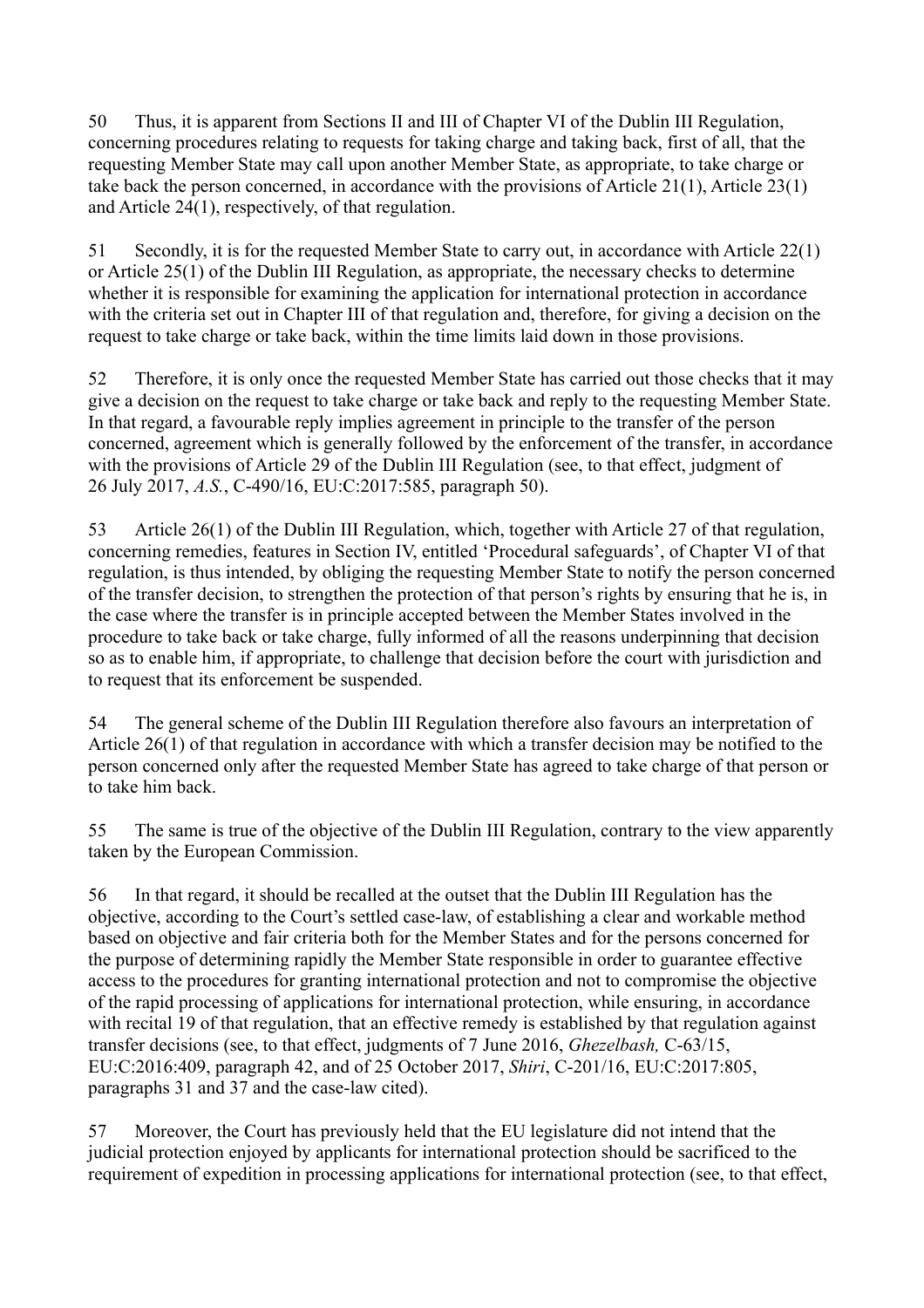judgment of 7 June 2016, *Ghezelbash*, C-63/15, EU:C:2016:409, paragraph 57, and of 13 September 2017, *Khir Amayry*, C-60/16, EU:C:2017:675, paragraph 65).

58 Concerning effective judicial protection guaranteed by, inter alia, Article 47 of the Charter of Fundamental Rights of the European Union, it is apparent from Article 27(1) of the Dublin III Regulation that an applicant for international protection has the right to an effective remedy, in the form of an appeal or a review, in fact and in law, against a transfer decision, before a court or tribunal. Such a remedy, the scope of which may not be interpreted restrictively, must cover (i) the examination of the application of that regulation, concerning both the implementation of the criteria set out in Chapter III thereof and compliance with the procedural safeguards provided for in, inter alia, Chapter VI and (ii) the examination of the legal and factual situation in the Member State to which the applicant for international protection is to be transferred (see, to that effect, judgments of 26 July 2017, *A.S.*, C-490/16, EU:C:2017:585, paragraphs 26 to 28; of 26 July 2017, *Mengesteab*, C-670/16, EU:C:2017:587, paragraphs 43, 47 and 48; and of 25 October 2017, *Shiri*, C-201/16, EU:C:2017:805, paragraphs 36 and 37).

59 In that regard, if it were to be accepted that a transfer decision may be notified to the person concerned before the requested Member State has replied to the request to take charge or take back, that could result in that person being required, in order to challenge that decision, to lodge an appeal within a period ending at the time when the requested Member State is supposed to provide its reply or even, as in the main proceedings, before that reply has been given since, in accordance with Article 27(2) of the Dublin III Regulation, it is for the Member States to determine the period within which the person concerned may exercise his right to an effective remedy, the only obligation imposed by that provision being that that period is reasonable.

60 In those circumstances, the person concerned is, where appropriate, required, preventatively, before the requested Member State has even responded to the request to take charge or take back the person concerned, to lodge, on the basis of Article 27(1) of the Dublin III Regulation, an appeal against the transfer decision or an application to review that decision. Moreover, the Court has previously held that, as a matter of principle, such an appeal or application for review can take effect only in a situation where the requested Member State has accepted that request (see, by analogy, judgment of 26 July 2017, *Mengesteab*, C-670/16, EU:C:2017:587, paragraph 60).

61 Furthermore, as the Advocate General also observed in points 46 to 48 of his Opinion, the scope of the right to an effective remedy under Article 27(1) of the Dublin III Regulation is liable to be restricted, since a transfer decision adopted and notified to the person concerned before the requested Member State has replied to the request to take charge or take back is based only on the evidence and indicia gathered by the requesting Member State and not on that from the requested Member State, such as the date of its reply to the request to take charge or take back or the wording of the reasons for accepting that request, where its reply is explicit.

62 It should be noted, as the Advocate General also observed in point 48 of his Opinion, that such information from the requested Member State is of particular importance in appeals and applications for review brought against a transfer decision taken as a result of a take charge procedure, since the requested Member State is required to check exhaustively whether it is responsible on the basis of the criteria laid down in the Dublin III Regulation and also to take account of information of which the requesting Member State is not necessarily aware (see, to that effect, judgment of 7 June 2016, *Ghezelbash*, C-63/15, EU:C:2016:409, paragraph 43).

63 It must also be noted that the requested Member State may find it necessary, even where there is a Eurodac hit, to refuse a request to take back or take charge where, inter alia, it considers that its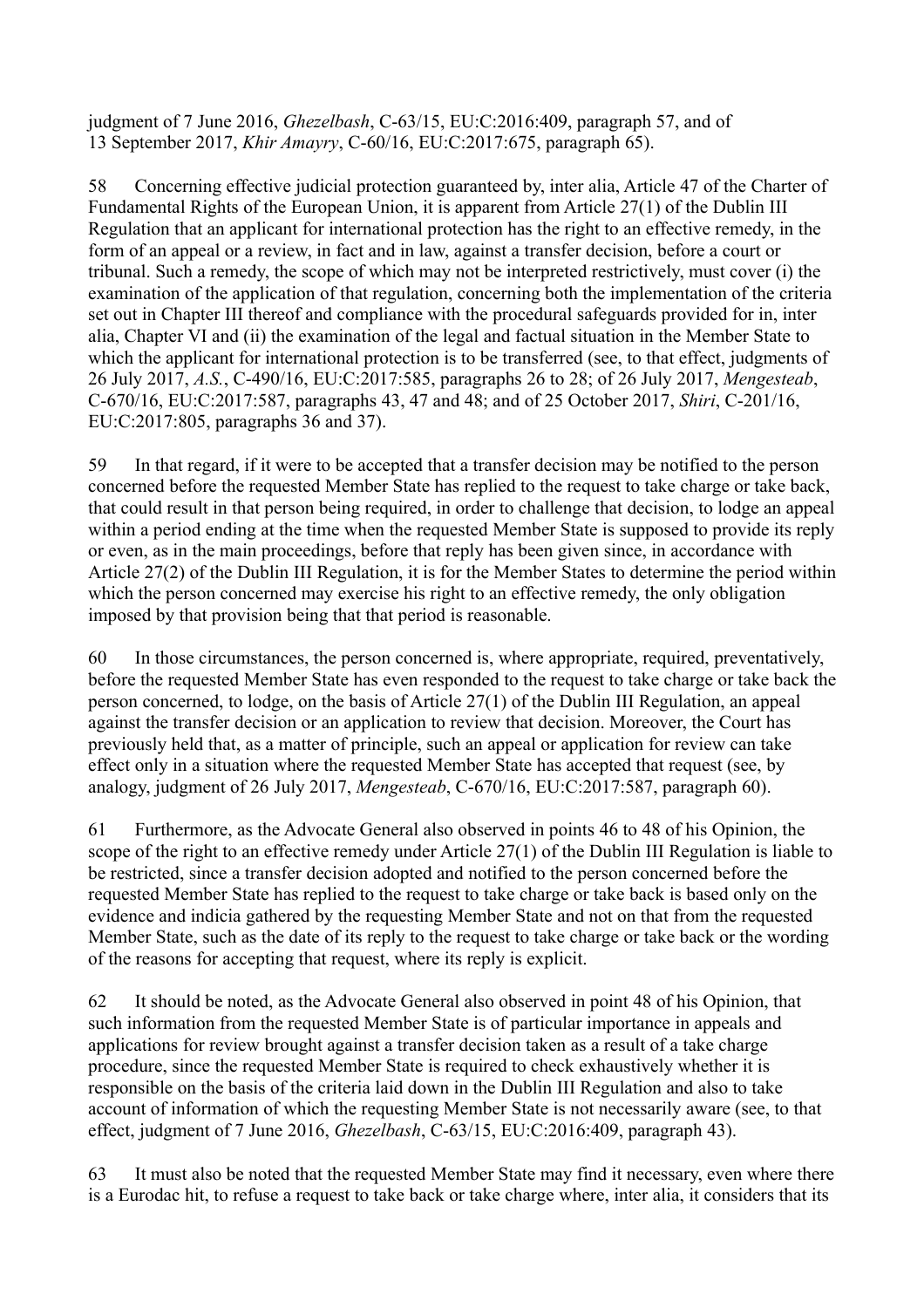responsibility has ceased pursuant to Article 19 or the second subparagraph of Article 20(5) of the Dublin III Regulation, as Article 4 of the Implementing Regulation also confirms, the applicant having to have the opportunity to rely on such a matter in his appeal (see, in that regard, judgment of 7 June 2016, *Karim*, C-155/15, EU:C:2016:410, paragraphs 26 and 27).

64 Moreover, as regards the fact, referred to in paragraph 33 of the present judgment, that, in a situation such as that in the main proceedings, the enforcement of a transfer decision is suspended until the reply from the requested Member State, suffice it to note that no provision of the Dublin III Regulation provides for such suspension. The rules on the suspensive effect of appeals, laid down in Article 27(3) and (4) of that regulation, concern the possibility of suspending the transfer decision for a period from the date of the lodging of the appeal or application for review and, at the latest, following the outcome of that appeal or application for review, without the lodging of those proceedings necessarily implying the suspension of the transfer decision (see, to that effect, judgments of 13 September 2017, *Khir Amayry,* C-60/16, EU:C:2017:675, paragraphs 64 and 68, and of 25 January 2018, *Hasan*, C-360/16, EU:C:2018:35, paragraph 38).

65 Thus, to permit the notification of such a decision, within the meaning of Article 26(1) of the Dublin III Regulation, to take place before the reply from the requested Member State would, in legal systems which, in contrast to that at issue in the main proceedings, do not provide for suspension of such a decision before that reply, expose the person concerned to the risk of a transfer to that Member State even before that State had given its consent in principle.

66 Moreover, in so far as the Dublin III Regulation has the objective, as recalled in paragraph 56 of this judgment, of establishing a clear and workable method for determining the Member State responsible for examining an asylum application, it cannot be accepted that the interpretation of Article 26(1) of that regulation, by which the legislature has sought to strengthen the protection of the rights of the person concerned, may vary depending on the legislation of the Member States involved in the procedure for determining the Member State responsible.

67 Following the same logic, the fact that French law does not allow the person concerned to be placed in administrative detention before he is notified of the transfer decision, a difficulty which, as confirmed by the referring court, stems solely from the national law, cannot call into question the interpretation of Article 26(1) of the Dublin III Regulation given in paragraph 46 above. Besides, it is clear from Article 28(2) and (3) of that regulation that the Member States are authorised to detain persons concerned even before the request to take charge or take back is submitted to the requested Member State, when the conditions laid down by that article are met, the notification of the transfer decision not being a prerequisite for such a placement (see, to that effect, judgments of 15 March 2017, *Al Chodor*, C-528/15, EU:C:2017:213, paragraph 25, and of 13 September 2017, *Khir Amayry*, C-60/16, EU:C:2017:675, paragraphs 25 to 27, 30 and 31).

68 Thus, the objective of the Dublin III Regulation, far from casting doubt on the interpretation set out in paragraph 46 of this judgment, also supports that interpretation.

69 However, the referring court's questions do not relate only to the time at which notification of the transfer decision must take place but also to the time at which that decision must be adopted.

70 In that regard, it is true that the wording of Article 26(1) of the Dublin III Regulation refers to the notification of the transfer decision and not to its adoption. However, Article 5(2)(b) and 5(3) of that regulation, provisions which specify, respectively, the conditions under which the Member State undertaking the determination of the Member State responsible may dispense with the interview with the applicant and when the interview is to take place, state that such an interview, or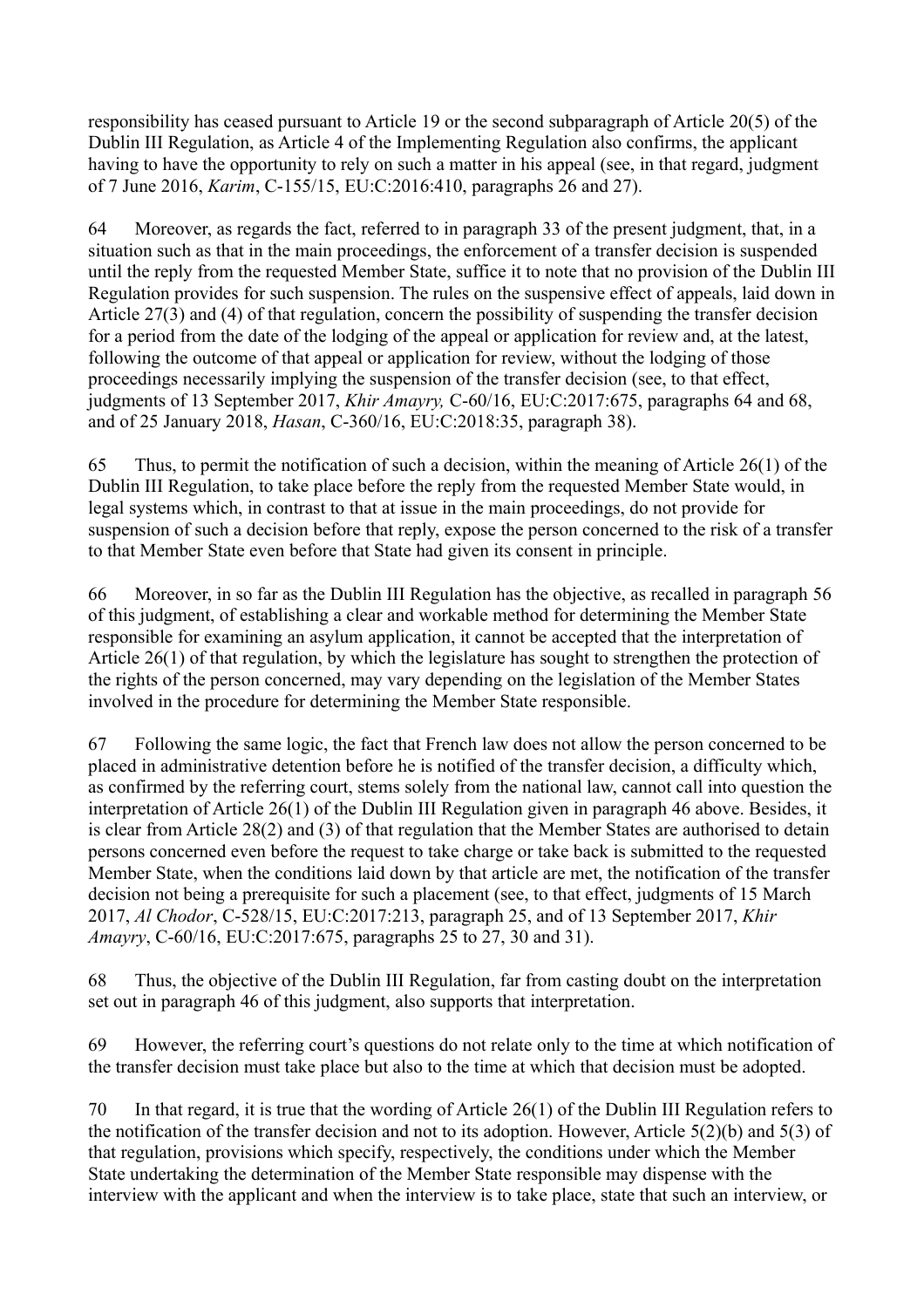any other opportunity for the applicant to present the relevant information, must take place before the transfer decision is taken pursuant to Article 26(1).

71 Moreover, it should be noted that, according to the first subparagraph of Article 26(2), the transfer decision must contain information on the legal remedies available, including on the right to apply for suspensive effect, where applicable, and on the time limits applicable for seeking such remedies and for carrying out the transfer, and must, if necessary, contain information on the place where, and the date on which, the person concerned is to appear, if that person is travelling to the Member State responsible by his or her own means.

72 Such information depends in principle, as the Advocate General has observed in point 44 of his Opinion, both on when the requested Member State replies to the request to take back or take charge and on the content of that reply, in accordance with the detailed rules set out in Article 6 of the Implementing Regulation, where it is explicit.

73 In any event, a transfer decision cannot be enforced against the person concerned before it has been notified to him, the time at which notification must take place being, as is apparent from the foregoing considerations, defined precisely in Article 26(1) of the Dublin III Regulation. It follows that the adoption of such a decision before the reply of the requested Member State, even if its notification takes place only after that reply, does not contribute to the objective of the rapid processing of applications for international protection or to that of ensuring effective legal protection of that person's rights, since the lodging of an appeal against a transfer decision necessarily postdates the notification of that decision (see, to that effect, judgment of 26 July 2017, *A.S.*, C-490/16, EU:C:2017:585, paragraph 54).

74 In those circumstances, Article 26(1) of the Dublin III Regulation also precludes the adoption of a transfer decision before the reply, whether explicit or implicit, from the requested Member State to the request to take charge or to take back.

75 It follows from all of the foregoing that Article 26(1) of the Dublin III Regulation must be interpreted as precluding a Member State that has submitted, to another Member State which it considers to be responsible for the examination of an application for international protection pursuant to the criteria laid down by that regulation, a request to take charge of or take back a person referred to in Article 18(1) of that regulation from adopting a transfer decision and notifying it to that person before the requested Member State has given its explicit or implicit agreement to that request.

## **Costs**

76 Since these proceedings are, for the parties to the main proceedings, a step in the action pending before the national court, the decision on costs is a matter for that court. Costs incurred in submitting observations to the Court, other than the costs of those parties, are not recoverable.

On those grounds, the Court (Second Chamber) hereby rules:

**Article 26(1) of Regulation (EU) No 604/2013 of the European Parliament and of the Council of 26 June 2013 establishing the criteria and mechanisms for determining the Member State responsible for examining an application for international protection lodged in one of the Member States by a third-country national or a stateless person must be interpreted as precluding a Member State that has submitted, to another Member State which it considers to be responsible for the examination of an application for international protection pursuant to**